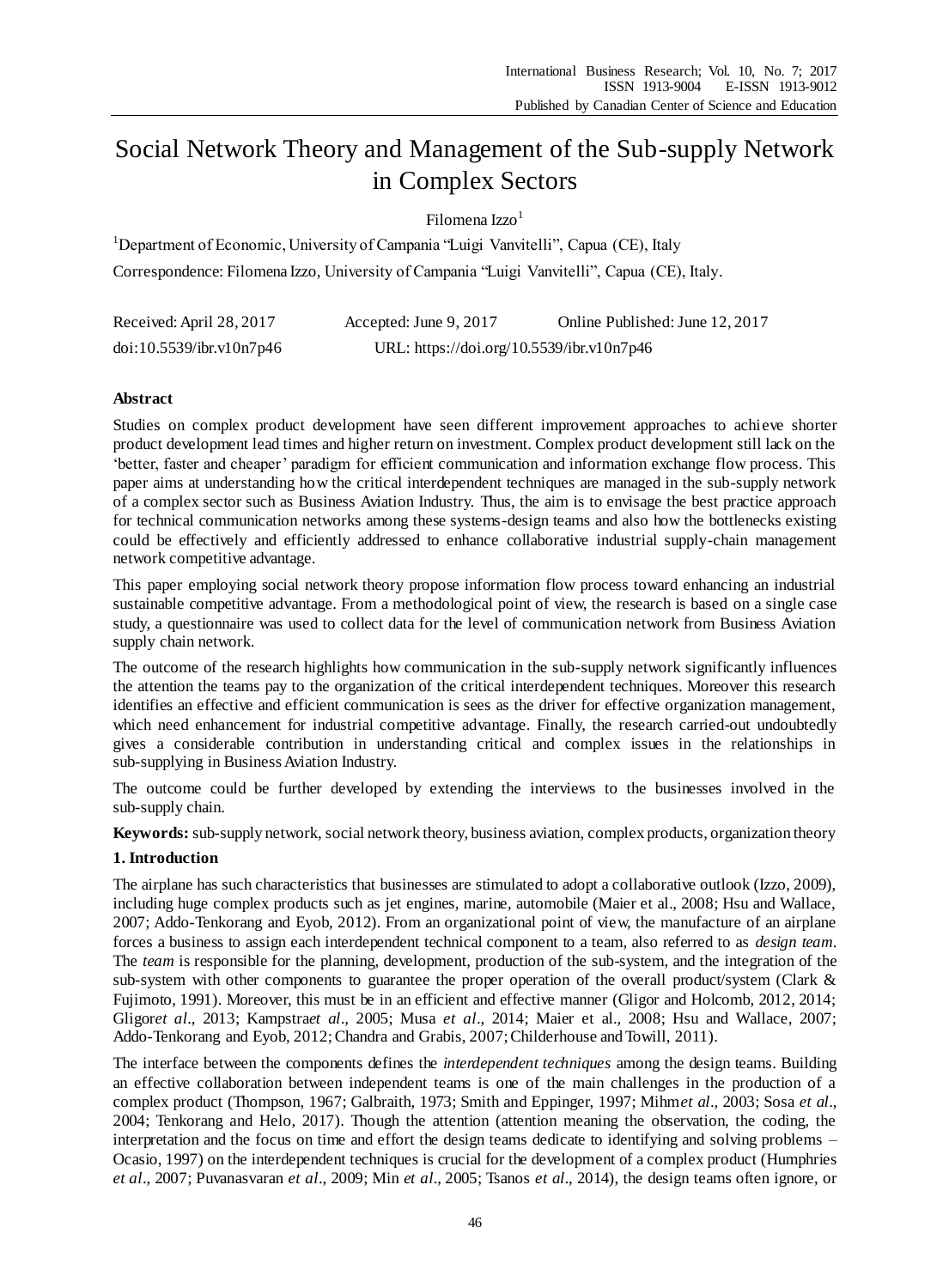pay little attention to, a large number of interdependent techniques during the development of the product (Sosa *et al*., 2004, 2003).

It is inevitable that some interdependent techniques are overlooked, given the limited cognitive capacity of the economic agents (Simon, 1947; Ocasio, 1997). However, ignoring those critiques can have serious consequences on a business. In respect to this, numerous studies show the negative effects caused by a lack of attention placed on the critical interdependent techniques. For example, in the research on the industry of semi-conductors carried-out by Henderson and Clark (1990), they stress how new interfaces between existing components, which were often ignored by design teams, determined the loss of the businesses' dominant position. Furthermore, in the automobile industry, Ford and Firestone suffered great losses due to inadequate management of the interfaces between the design of the tires and the dynamics of the vehicles of the Ford Explorer (Pinendo *et al*., 2000). In the aerospace industry, Airbus suffered significant delays during the production of its A380 and, consequently, losses caused by the lack of attention placed on several critical interfaces between the electrical system and the fuselage (Gumbel, 2006; Hollinger and Wiesmann, 2006).

Industrial and institutional benchmarking for *best practice* competitive advantage in terms of effective and efficient enterprise communication network relationships can never be over-emphasized (Min *et al*., 2005; Humphiries *et al.*, 2007; Puvanasvaran *et al.,* 2009; Tsanos *et al*., 2014). Moreover, it is imperative that organizations are capable of responding to any changing parameters concerning new/complex product development, and this must be done in an efficient and effective manner (Gligor and Holcomb, 2012, 2014; Gligor *et al*., 2013).

Despite the importance interdependent techniques can have in the development of a complex product, little is known of the factors that have an effect on the teams' attention. In other words, the question is, *Why are some teams better than others in managing critical interdependent techniques? Should the reason be attributed to the characteristics of the components of the product and/or methods of communication?* 

According to Geunes *et al.*(2002) for sustaining enterprise supply chain competitive advantage in industrial organizations need them to implement new strategies based on collaboration with their supply chain network partners and make use of information technology systems and internet-based services. According to Puvanasvaran *et al.* (2009) communication is very important in organization management. Therefore, in generic terms, an effective and efficient communication network is a vehicle to function in a competitive economic network (Le Vassan, 1994; Wartner, 1985; Worley and Doolen, 2006). However, communication itself is influenced by many different interlinking factors. Thus, the methodology employed in this paper is a single-case study approach - Piaggio Aero Industries -, and the paper presents the communication factors in systems design teams.

Shown below is the theoretic framework of reference, followed by the methodology, the results and the conclusion.

# *1.1 Theoretical Background*

Regarding the factors that have effects on the *attention* of the teams, recent research (Sosa *et al*., 2004), starting from the contributions of the *development of the product* (Ulrich, 2004) and of the *social network theory,* shows that both the *architecture of the product* (architecture meaning, 'The scheme by which the function of a product is allocated to physical components. Architectures are characterized by a higher or lower degree of modularity' - Ulrich, 2004:419), as well as the *network communication,* influence the *attention* the teams place on the management of the critical interdependent techniques.

Understanding how the *architecture* of the product and the *communication* between the teams in the network can influence the success of the development of a product (Le Vassan, 1994; Warten, 1985; Worley and Doolen, 2006; Simatupang and Sridharan, 2005; Tsanos *et al*., 2014; Vollman *et al*., 2005), allows the *system integrator* (the system integrator is the business which assembles the parts and produces the complex product) to make better decisions regarding which components require particular attention during the *design* process. Therefore, taking into consideration the implications for other decisions that are relevant, such as *outsourcing, off-shoring* and the management of the life-cycle of the single components.

Regardless of the focus, the studies on the *development of the product* coincide with the results of *research on R&D* (Allen, 1977; Brown and Eisenhardt, 1995), which point out the need of intense communication to handle the *attention* of the various *design teams* in the critical interdependent techniques.

Organizational studies inspired by the *social network theory* (Sosa *et al*., 2003, 2004), have dwelt on, in particular, the methods through which the communication of the networks can help or harm the capacity of the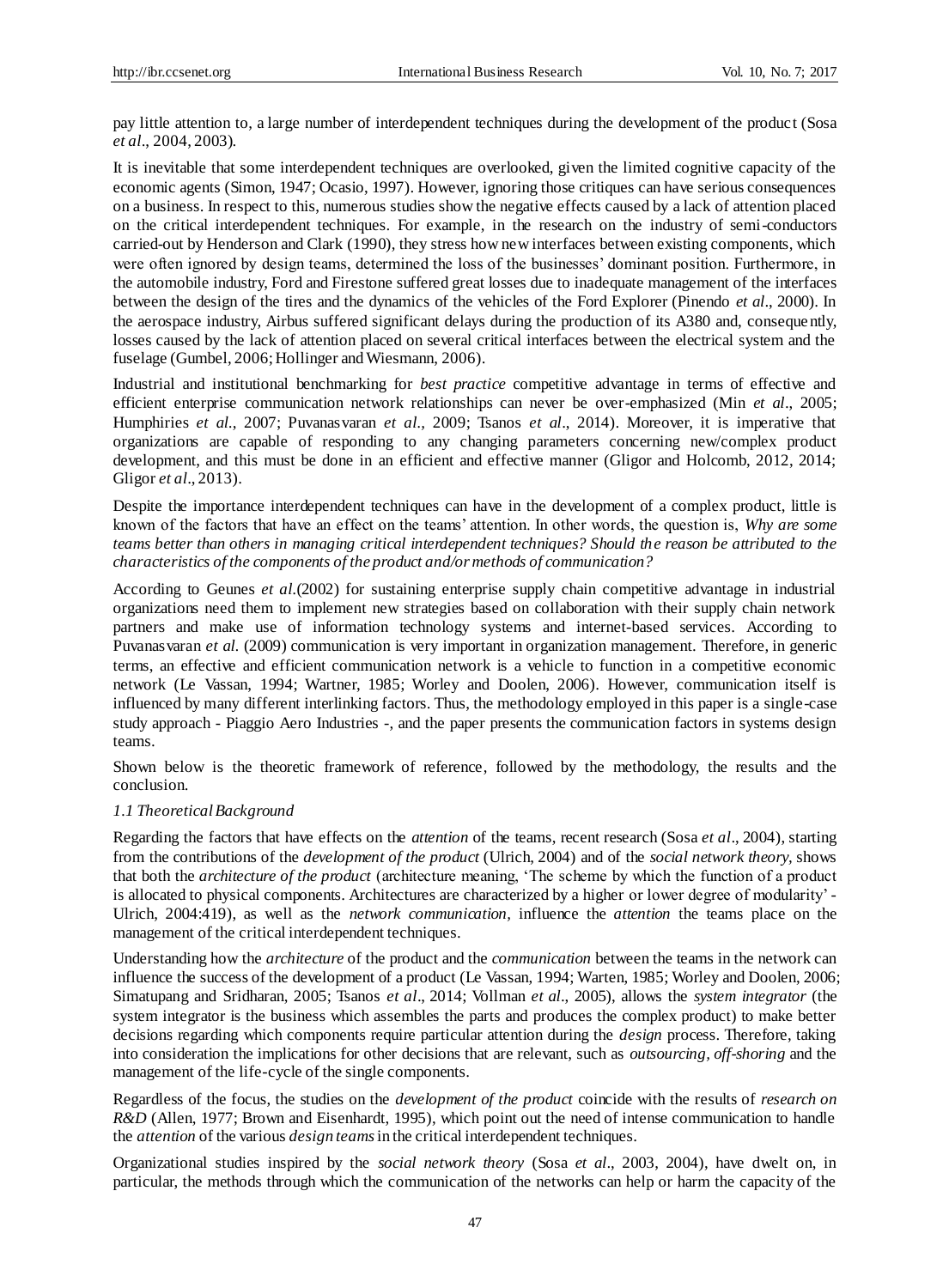actors in collaborating with other interdependent entities.

Empirical facts show that this ability is strengthened by reciprocal *trust* and by the *collaborative nature* of the members of the network; trust seems to be essential in order to improve communication and the team's performance (Ahuja, 2000; Obstfeld, 2005; Coleman, 1990; Maier *et al*., 2008).

Based on the studies of the *sociological approach* (Coleman, 1990; Granovetter, 1985), several researchers have emphasized the role of the *communicative structure* in the network, in the ability of the actors to collaborate in complex tasks (Gargiulo and Benassi, 2000).

In summary, more studies (Allen, 1997, De Meyer and Mizushima, 1989; Jaffe *et al.*, 1993; Keller and Holland, 1983; Van den Bulte and Moenaert, 1998) on the communication processes in R&D context describing how increasing distance between team members reduced the chances of two team members communicating about technical matters. However, little theoretical understanding of the correlation factors that influence communication in complex product development has been published.

Therefore, the importance of technical communication in collaborative complex engineering design and delivery process is indisputable. However there is no good or well-defined consensus on how to coordinate, or, at best, streamline their organizational 'best practice' operations to improve and enhance an industrial competitive advantage. In this research paper, a communication network is defined as the cognitive and social network process by which technical information or data are transmitted and exchange effectively and efficiently among complex engineering systems-design teams in an industrial enterprise manufacturing supply chain management.

Thus, the aim is to envisage the best practice approach for technical communication networks among these systems-design teams and also how the bottlenecks existing could be effectively and efficiently addressed to enhance collaborative industrial supply-chain management network competitive advantage.

The results offer insights for researching and managing communication networks across systems-design teams' interfaces. It so makes clear, how directly and/or indirectly linked factors influence technical communication networks among systems-design teams in complex engineering design and delivery. The factors which this research paper identifies, which directly or indirectly influence technical communication among complex engineering product system-design teams are based on person interview and questionnaire employed of data collection used in this research. The factors identified (Addo-Tenkorang and Helo, 2017; Addo-Tenkorang, 2014; Addo-Tenkorang*et al.*, 2014) in the research include:

- 1. frequency in communication among various design teams;
- 2. importance of design teams' technical communication for network complex product development;
- 3. level of collaboration among various design teams;
- 4. the level of mutual trust among various design teams.

These factors identified to have also been highlited in Maier *et al.* (2008), they observed 27 factors common across all industrial studies, forming the basis for exploring correlations between factors influencing communication in network complex product development.

The networks that are set as the know-how communication circuits, promote effective learning, collaboration among partners and *attention* to interdependence, only when there are relationships based on trust and, eventually, supported by formal limits (Doz, 1979; Pisano, 1990; Badaracco, 1991; Padula, 1998).

In light of the possible lack of balance in instruction, in the different contracting power of the parties involved and in the risks that can harm the relationship (e.g., violation of industrial secrets; speculative behavior) and generate costs, the only method used for coordination that is truly efficient in governing the transactional interdependence that is generated by the network is *trust*. Where trust is intended as – the expectation of predictable behavior, fair and cooperative – (Soda, 1998:82).

Trust strengthens in time and with experience and is based on interpersonal relationships that reinforce the information channels and develop multiple opportunities for interaction (sociological prospective). Time and experience represent decisive factors in order to establish the level of trust in a relationship and thus, the stability and intensity.

It is, therefore, obvious that trust does not exist in itself, but is built on daily and repeated behavior of the various actors and, as such, develops within an enduring and incremental evolutionary cycle (Lorenzoni, 1997; Larson, 1992; Gerlach, 1992; Ring and Van De Ven, 1992; Thompson, 1967).

Trust is also (in economics) the result of a cost-benefit analysis thus the actors choose whether to be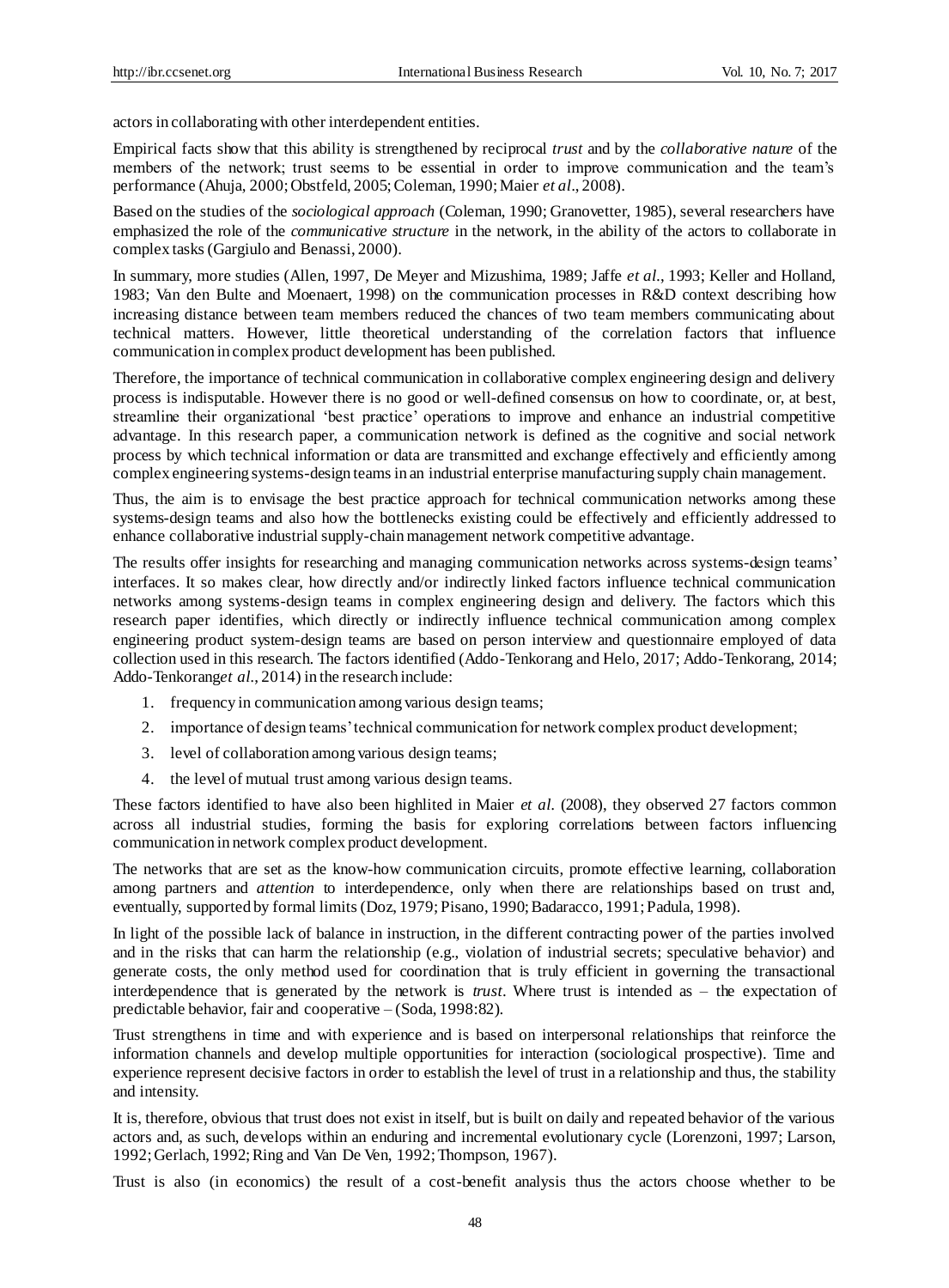collaborative or opportunistic based on a calculation of financial convenience. Consequently, trust also depends on the evaluation of the incentives underlying the cooperative relationship (Hill, 1990).

The mechanisms that are commonly appealed to in promoting trust in networks are linked to the *sharing of information* and to the promotion of *common norms* and *cultures*. The sharing of direct and indirect information breaks down barriers to the sharing of knowledge and simplifies collaboration in complex activities (Ahuja, 2000; Obstfeld, 2005).

The widespread interaction among members of the network could also facilitate the spreading of norms and common culture, reducing the impact of competitive and motivational obstacles to cooperation (Reagans and McEvily, 2003; Oh *et al*., 2004). Such a culture could promote the free flow of complex information and knowledge that is often essential in order to reach superior performance (Hansen, 1999).

In light of the previous considerations, the following propositions are advanced:

*P1:The sub-supply network in the BA sector is characterized by an intense communication technique.*

*P2:The sub-supply network in the BA sector is characterized by a mutual vision of the project.*

*P3:The relationship between the knots in the sub-supply network in BA are enduring and stable.*

*P4:The great intensity in communication, the sharing of the project and the stability of the relationships in the sub-supply network in the BA sector significantly influences the attention the teams place on the handling of critical interdependent techniques.*

This case study research paper presents a network of factors, which influence supply chain management technical communication networks. The following section below (Methodology) utilizes an industrial use case example in terms of the data collection and analysis approach adopted to simulate the technical communication of an industrial case study.

# **2. Method**

This research analyzes the relationships that are established between the integrator and the airframe sub-suppliers since they are the most critical factors as they are more complex to manage because not very modular.

From the methodological point of view, the research is based on the analysis of a case -study, helping investigation of a specific complex phenomenon (Eisenhardt, 1989; Easton 1995; Dubois and Araujo, 2004; Yin, 1989, 2003, 2009, 2012). In particular, interviews were carried-out with the Research and Development Department of Piaggio Aero Industries.

In supporting the outcome of the interviews, reference was also made to the outcome of research carried-out on the same subject matter in the aerospace sector (Hira and De Oliveira, 2007; Achon and Klassen, 2007; Green *et al.*, 2005; Bales *et al*., 2004; Esposito, 1996; Badaracco, 1991; Allen, 2000; Izzo, 2009).

In the opinion adopted, namely the *social network theory,* the teams represent the *knots* in the network and the communication technique between them represents the *bonds* of the network. This research analyzes the intensity of *technical communication* between teams, that is, between the integrator and its sub-suppliers.

The communication technique is seen as a *flow of technology* among the various knots in the network. Flow of technology means the assets incorporated in different components, as listed below (The Technology Atlas Team, 1987):

- 1. Machines technology incorporated in the objects, components, instrumentation and systems;
- 2. Professionalism technology incorporated in the people, i.e., the human know-how, ability and experience jointly;
- 3. Information incorporated technology in the form of ideas and information reported in manuals, articles, memos and in any other form of written documentation;
- 4. Organizational Rules incorporated technology in the form of organizational procedures and bonds.

A closed-ended questionnaire was used in order to provide a suitable list of responses (Robson, 2011; Mellenbergh and Adèr, 2008). The questionnaire used in this research paper was designed and structured in order to study the intensity of the *communication technique* between the integrator and the sub-suppliers of the airframe. In particular, interviewees were asked to express an opinion (high, average, low) on the following channels:

1. Flow of raw material;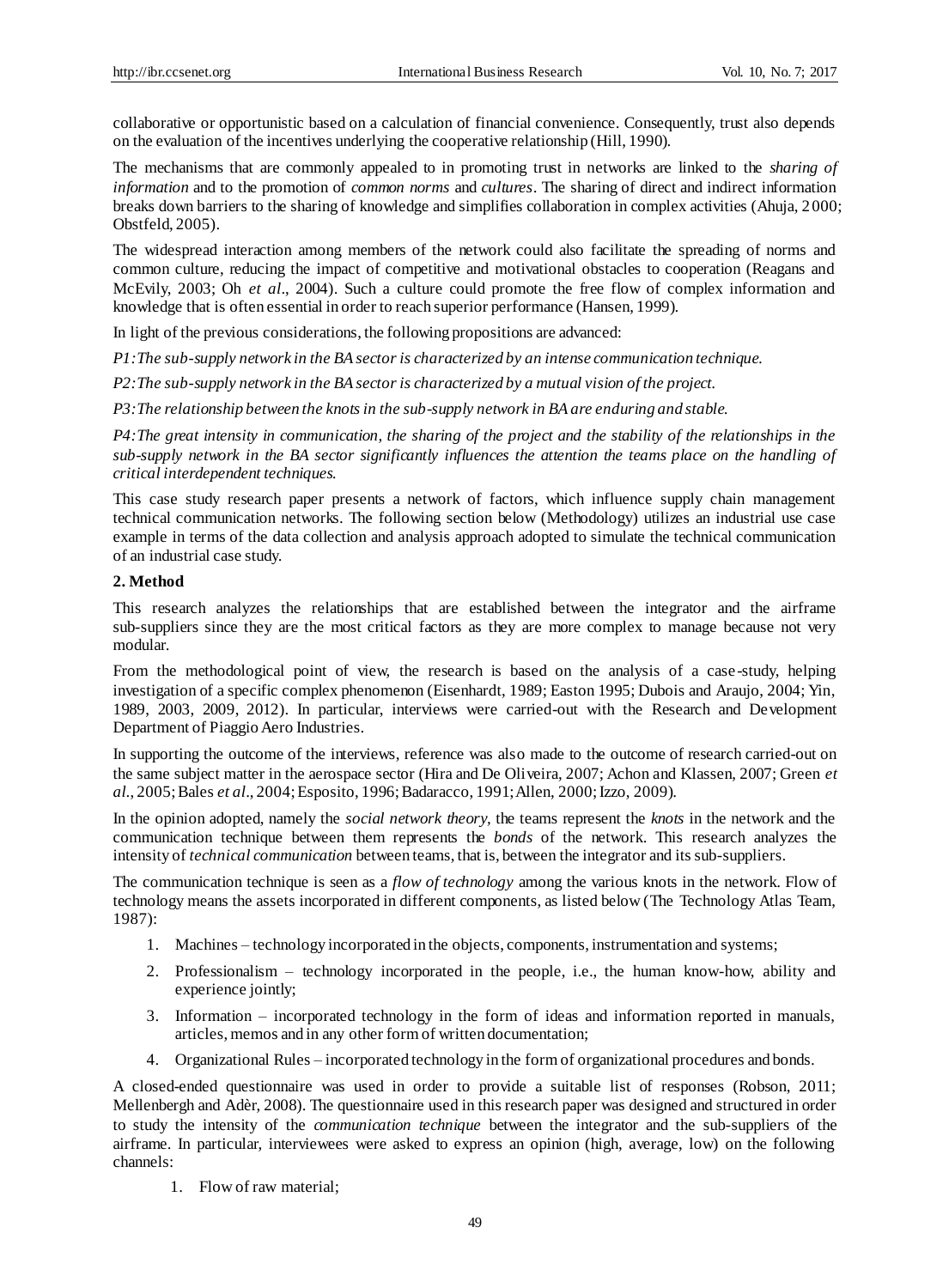- 2. Transfer of predefined components and parts;
- 3. Supply of equipment to the sub-supplier for specific problems;
- 4. Visits and suggestions made by the integrator;
- 5. Collaboration at the start of the commission;
- 6. Written documents;
- 7. Meetings at the client's;
- 8. Visits by the integrator to verify the status of the order;
- 9. Suggestions made by the client for the adoption of the quality control system;
- 10. Direct intervention by the integrator in order to improve the quality control system.

In addition to the close-ended questionnaires, there was open-ended questionnaire and interview to also capture relevant empirical data for the evaluation, validation and reliability analysis of the case study and questionnaire used. A face to face interview and open-ended questions were administrated to manager of the Research and Development Department of Piaggio Aero Industries.

## **3. Results**

The Business Aviation (BA) industry, as the aeronautical one in general, is very complex. This can be attributed to the complex system of the product – the aircraft. The relationships that characterize this industry can be distinguished by two types: *inter-domain and infra-domain* (Esposito, 1996; Vicari, 1991; Izzo, 2009).

The first are stipulated among businesses in different industrial sectors. The second, instead, among businesses strictly in the aeronautical sector. The businesses that strictly belong to the aeronautical sector are producers of thrusters (engineers), producers of equipment and avionics and the integrators.

The integrator is the one that:

- a) Manufactures the aircraft,
- b) Designs the aircraft,
- c) Decides what, how and how much to produce,
- d) Chooses which businesses to involve in the project,
- e) Organizes the flow of the parts, components and systems,
- f) Assembles and markets the aircraft,
- g) Saves all the information relating to the product for immediate access of each component's history at any time,
- h) Designs and produces even part of the airframe,
- i) Manages the relationship with the final client and is legally responsible for the aircraft.

During production of the airframe, the integrator uses a network of sub-suppliers. It is this type of relationship that is studied in this research, as it is more complex since it has little space for modularity.

In making management decisions in the production cycle, the integrator manages a serious *trade-off*. On one hand, resorting to external sources generates benefits tied to the access of specialized expertise. On the other hand, the need to dominate the interdependent techniques that characterize the development of the complex product (the aircraft) pushes towards developing inside expertise of the technology of the components.

Another problem regards the breakdown of the tasks in the planning, aimed at the management of the complex technical problems and the allocation of such tasks, directed at identifying the organizing units that are internal and external to the business (the teams).

In other words, the integrator divides the entire product (the aircraft) in systems and components, where the interface between the components defines the interdependent techniques among the teams. As emphasized in literature, to build an effective collaboration among independent teams is one of the main challenges in the development of a complex product.

The interview revealed that the interaction between the airframe sub-suppliers and the integrators can only be partially expressed by a general model, which has to be tested through the simulation, the construction of prototypes and by trial and error where implicit learning and expertise play an extremely important role.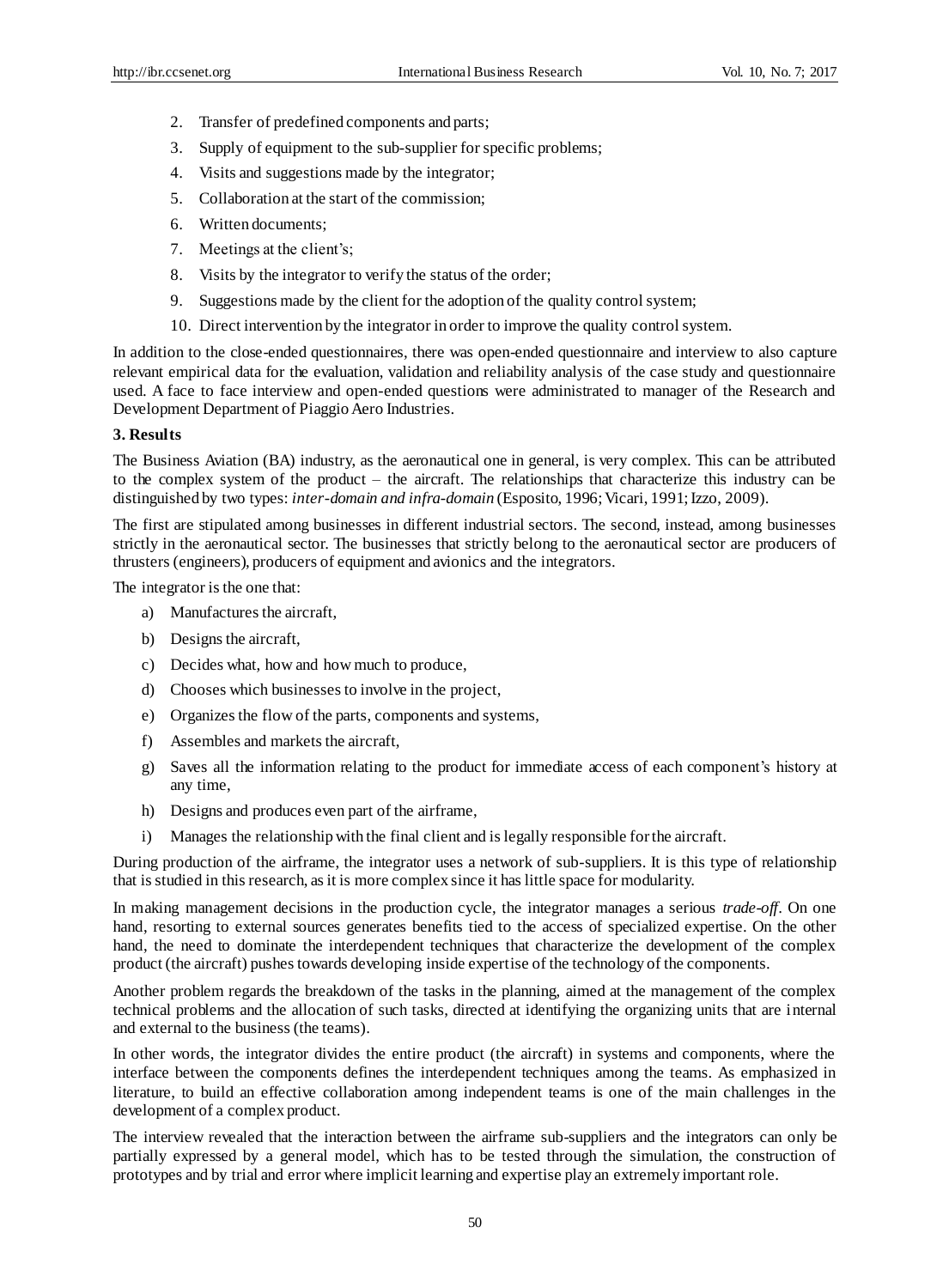The production of an aircraft involves a long sequence of processes, each one of which is chosen by a high standard set of possibilities. The relationship between the processes in their sequence can only be partially known. The interview revealed that the relationships in the sub-supply chain are intense not only at the start of the order. For example, through written documents and collaboration in the initial stage of the order, but also in the successive phases like through periodic visits.

The written documents through which the sub-supplying businesses receive the design and details of a commission from the integrator represent one of the main channels of circulation of technology. The great use of the channel "visits and suggestions" and "collaboration at the start of the commission" show that the sharing of technology is intense both in the initial production phase as during the entire period of the relationship.

Moreover, the system integrator shares information with suppliers on the vision project, and on common norms and cultures at the beginning of the relationships, in order to simplify collaboration in complex activities.

Due to the complexity of the relationships the system integrator limits the number of suppliers to have direct relationships with, using exclusively certified suppliers, capable of being independent, that is, able to produce complex components, to manage their own network of sub-suppliers and establish long-term relationships with them.

From the contractual point of view, the bond between the client and the sub-supplier generally does not provide for long-term written contracts and the short-term ones seem to be somewhat rare. Rather, the relationship is often ruled by a continual succession of orders which do not provide for a true and real contract, but a contractual structure based on reciprocal experience and trust.

The interview shows that the main factor in market competition in the sub-supply sector is quality, while the price remains a less relevant factor. Participation, trust and the reciprocal involvement positively influence the teams' *attention* in handling the critical interdependent techniques, thus improving the individual and overall performance.

## **4. Discussion**

The outcome of the research shows that the integrator bases the productive organization on a planned network, or rather, participates from the conception of the project as the characteristics of the product require long-term cooperative relationships.

The network that is established is a *centralized* one since the reporting system responds to specific strategic objectives of the "central" business, i.e., the integrator.

The organization being assessed, establishing itself on the convergence of different businesses in a single aggregate, towards the fulfillment and use of synergies, requires a combined effort in bonding with planning and control processes by all the partners involved in the network. Finally, the clear strategic design that is generated through the performance of the common objectives, promotes coordination of the decisions that are made within each network unit.

The participation, involvement, the trust in the network of sub-suppliers in this sector, satisfy one of the main institutional tasks of businesses in aeronautics – produce a top quality and reliable product.

The outcome of the research emphasizes that communication in the sub-supply network significantly influences the *attention* the team has in handling critical interdependent techniques.

The research undoubtedly constitutes a significant contribution in understanding critical and complex situations in relationships in sub-supplying in this sector. The outcome could be further developed by extending the interviews to the businesses involved in the sub-supply chain. This paper employing social network theory propose information flow process toward enhancing an industrial sustainable competitive advantage. In particular, this research identifies an effective and efficient communication is sees as the vehicle for effective organization management, which need enhancement for industrial competitive advantage.

The main limitation is is attributable to the fact that this research doesn't give information on type and structure of a team's organization impact the communication network, it could be a suggestion for further research.

Finally, interesting aspects to be explored in future research are: *how communication can be systematically improved?* And *how technology and technological capabilities could improve communication?*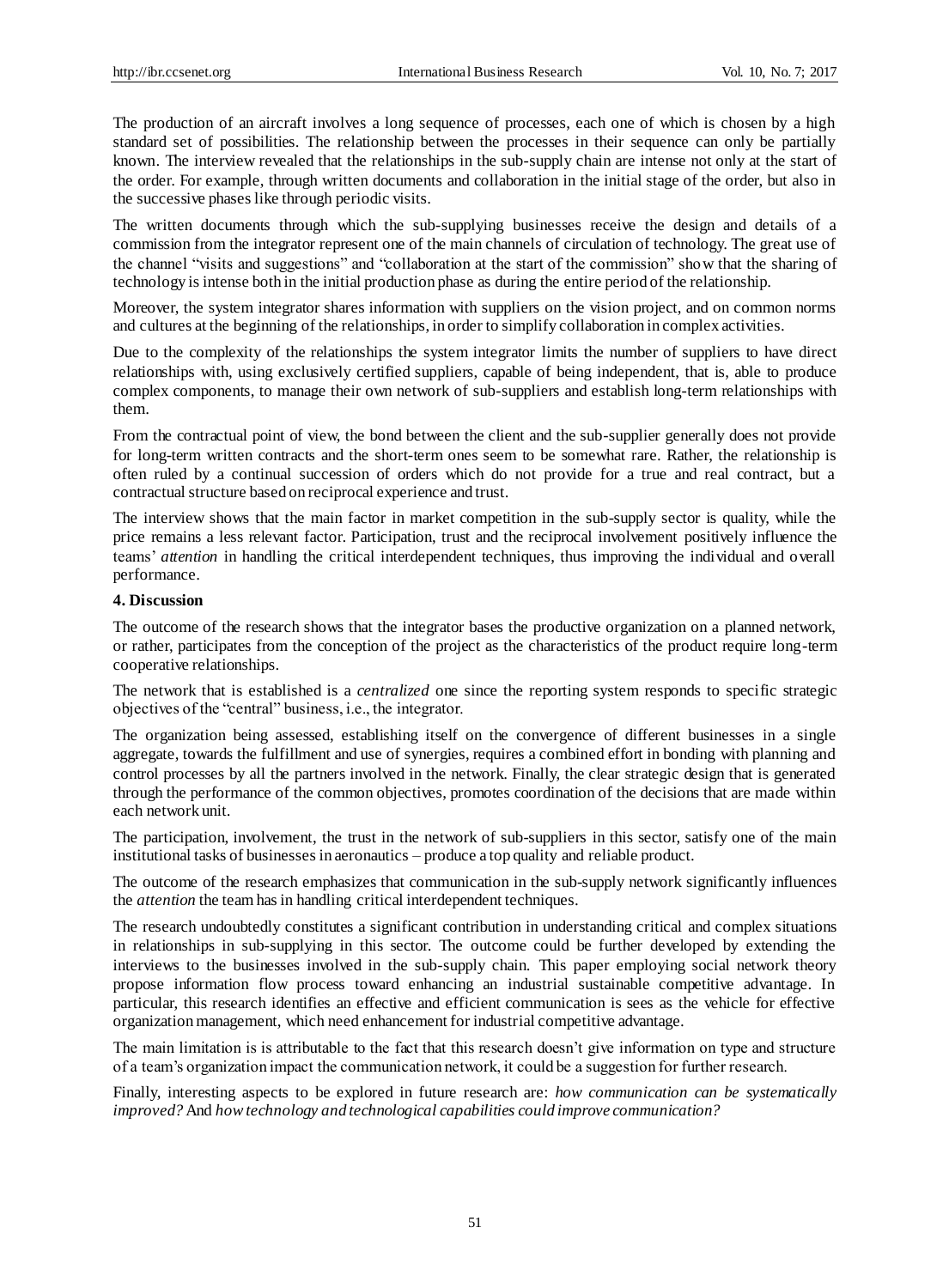## **References**

- Achon, S., & Klassen, R. D. (2007). Supply chain management and environmental technologies: the role of integrator. *International Journal of Production Research, 45*(12), 401-423. https://doi.org/10.1080/00207540600597781
- Addo-Tenkorang, R. (2014). *Conceptual framework for large-scale complex engineering-design & delivery processes: a case of enterprose SCM network activities and analysis*. Doctoral dissertation, Faculty of Technology, Department of Production, University of Vaasa, ACTA, WASAENSIA 301, Industrial Management 36.
- Addo-Tenkorang, R., &Eyob, E. (2012). Engineer-to-order: a maturity concurrent engineering best practice in improving supply chains, in Eyob, E. and Tetteh, E.G. (Eds*), Customer-Oriented Global Supply Chains: Concept for Effective Management*, Chapter 7, IGI Global – Information Science Pubblications, 112-122. https://doi.org/10.4018/978-1-4666-0246-5.ch007
- Addo-Tenkorang, R., &Helo, P. T. (2017). Analysis of enterprise supply chain communication networks in engineering product development. *The International Journal of Logistics Management, 28*(1), 1-29. https://doi.org/10.1108/IJLM-12-2014-0204
- Addo-Tenkorang, R., Helo, T. P., Kantola, J., &Takala, J. (2014). Tecnica communication in complex product-development activities: towards a sustainable competitive advantage perspective. *Proceedings of the 11th International Conference on Innovation and Management*, Vaasa.
- Ahuja, G. (2000). Collaboration networks, structural holes, and innovation: a longitudinal study. *Administrative Science Quarterly, 45*(3), 425-455. https://doi.org/10.2307/2667105
- Allen, T. J. (1977). *Managing the flow of technology*, Cambridge, MA: MIT Press.
- Allen, T. J. (2000). Architecture and communication among product development engineers. *Proceedings of the 2000 IEEE Engineering Management Society*, Albuquerque. https://doi.org/10.1109/ems.2000.872493
- Badaracco, J. L. (1991). *The knowledge link: how firms compete through strategic alliances*. Boston, MA: Harvard Business School Press.
- Bales, R. R., Maull, R. S., & Radnor, Z. (2004). The development of supply chain management within the aerospace manufacturing sector. *Supply Chain Management: an International Journal, 9*(3), 250-255. https://doi.org/10.1108/13598540410544944
- Brown, S. L., & Eisenhardt, K. M. (1995). Product development: past research, present findings, and future directions. *Academy of Management Review, 2,* 343-378.
- Chandra, C., & Grabis, J. (2007). *Supply Chain Configuration*, NY: Springer.
- Childerhouse, P., & Towill, D. R. (2011). Effective supply chain research via the quick scan audit methodology. *Supply Chain Management: An International Journal, 16*(1), 5-10. https://doi.org/10.1108/13598541111103458
- Clark, K. B., & Fujimoto, T. (1991)*. Product development performance: strategy, organization and management in the world auto industry*. Cambridge, MA: Harvard Business School Press.
- Coleman, J.S. (1990). *Foundations of social theory*. Cambridge, MA: Belknap Press.
- De Meyer, A., & Mizushima, A. (1989). Global R&D management. *R&D Management, 19,* 135-146. https://doi.org/10.1111/j.1467-9310.1989.tb00634.x
- Doz, Y. L. (1979). *Government control and multinational strategic management*. NY: Praeger.
- Dubois, A., &Araujo, L. (2004). Research methods in industrial marketing studies. In Håkansson H., Harrison D. e Waluszewski A., *Rethinking marketing: developing a new understanding of markets*, John Wiley & Sons Inc., Chicheste.
- Easton, G. (1995). Methodology and industrial networks. In Möller K., Wilson D.T., *Business marketing: an interaction and network perspective*, Kluwer Academic Publishing, Norwell (MA). https://doi.org/10.1007/978-94-011-0645-0\_15
- Eisenhardt, K. M. (1989). Building Theories from Case Study Research. *The academy of Management Review*, *14*(4), 532-550.
- Esposito, E. (1996). *Le imprese ad alta tecnologia. il caso dell'industria aeronautica*. Napoli: Cuen.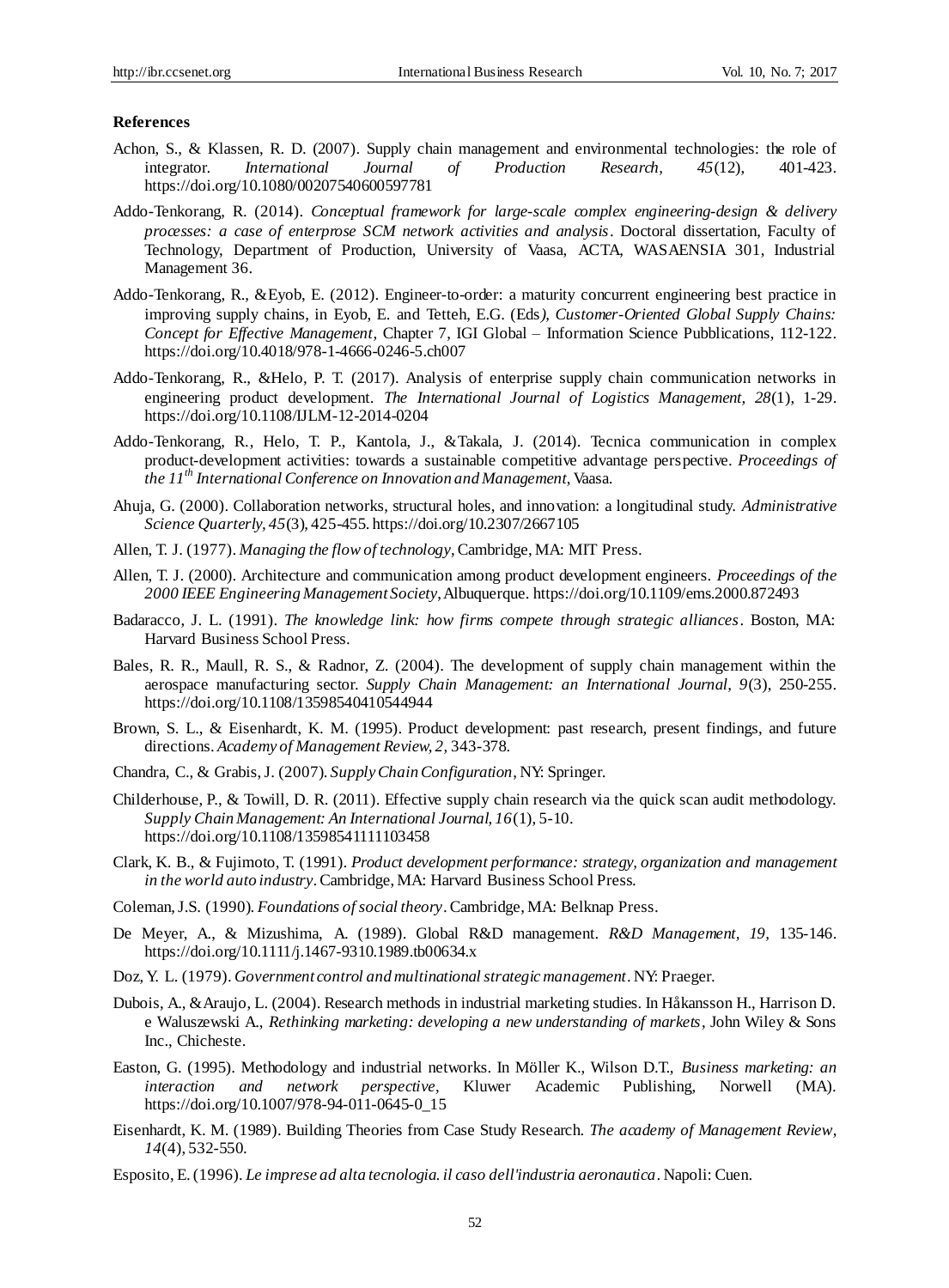Galbraith, J. R. (1973). *Designing complex organizations*. MA: Addison-Wesley.

- Gargiulo, M., &Benassi, M. (2000). Trapped in your own net? network cohesion, structural holes, and the adaptation of social capital. *Organization Science, 11*(2), 183-196. https://doi.org/10.1287/orsc.11.2.183.12514
- Gerlach, M. (1992). *Alliance capitalism: the social organization of Japanese business*. Berkeley: University of California Press.
- Gligor, D. M., & Holcomb, M. C. (2014). The road to supply chain agility: an RBV perspective on the role of logistics capabilities. *The International Journal of Logistics Management, 25*(1), 160-179. https://doi.org/10.1108/IJLM-07-2012-0062
- Gligor, D. M., & Holcomb, M. C. (2012). Antecedents and consequences of supply chain agility: establishing the link to firm performance. *Journal of Business Logistics, 33*(4), 295-308. https://doi.org/10.1111/jbl.12003
- Gligor, D. M., Holcomb, M. C., & Stank, T. P. (2013). A multidisciplinary approach to supply-chain agility: conceptualization and scale development. *Journal of Business Logistics, 34*(2), 94-109. https://doi.org/10.1111/jbl.12012
- Granovetter, M. S. (1985). Economic action and social structure: the problem of embeddedness. *American Journal of Sociology, 91*(3), 481-510. https://doi.org/10.1086/228311
- Green, S. D., Fernie, S., & Stephanie, W. (2005). Making sense of supply chain management: a comparative study of aerospace and construction. *School Construction Management and Economics*, *23,* 579-593. https://doi.org/10.1080/01446190500126882
- Gumbel, P. (2006). Trying to untangle wires. *Time*, October 16 (European Edition), 36-37.
- Hansen, M. (1999). The search-transfer problem: the role of weak ties in sharing knowledge across organization subunits. *Administrative Science Quarterly, 44*(1), 82-111. https://doi.org/10.2307/2667032
- Henderson, R., & Clark, K. (1990). Architectural innovation: the reconfiguration of existing product technologies and the failure of established firms. *Administrative Science Quarterly, 35*(1), 9-30. https://doi.org/10.2307/2393549
- Hill, C. W. L. (1990). Cooperation, opportunism and invisible hand: implication for transaction cost theory. *Academy of Management Review, 15*(3), 500-513.
- Hira, A., & De Oliveira, L. G. (2007). Take off and crash: lessons from the diverging fates of the Brazilian and argentine aircraft industries. *Competition & Change, 11*(4), 329-347. https://doi.org/10.1179/102452906X239501
- Hollinger, P., & Wiesmann, G. (2006). House of conflict: how rivalries have disrupted the steep climb of Airbus.*Financial Times*, *November 14,* 13.
- Hsu, C., & Wallace, W. A. (2007). An industrial network flow information integration model for supply chain management and intelligent transportation. *Enterprise Information Systems, 1,* 327-351. https://doi.org/10.1080/17517570701504633
- Humphries, A. S., Towriss, J., & Wilding, R. (2007). A taxonomy of highly interdependent, supply-chain relationships. *The International Journal of Logistics Management, 18*(3), 385-401.https://doi.org/10.1108/09574090710835129
- Izzo, F. (2009). *Governance, struttura e vantaggio competitivo nei settori complessi: evidenze dalla Business Aviation Industry*. Padova: CEDAM.
- Jaffe, A., Trajtenberg, M., & Henderson, R. (1993). Geographic localization of knowledge spill-overs as evidenced by patent citations. *Quarterly Journal of Economics, 108,* 577-598. https://doi.org/10.2307/2118401
- Keller, R. T., & Holland, W. E. (1983). Communications and innovations in research and development organizations. *Academic Management Journal, 29,* 715-726.
- Larson, A. (1992). Network dyads in entrepreneurial settings: a study of the governance of exchange relationship. *Administrative Science Quarterly, 37,* 76-104. https://doi.org/10.2307/255941
- Le Vassan, M. (1994). Effectiveness of communication in business. *Journal of Educational Research, 4*(1), 35-47.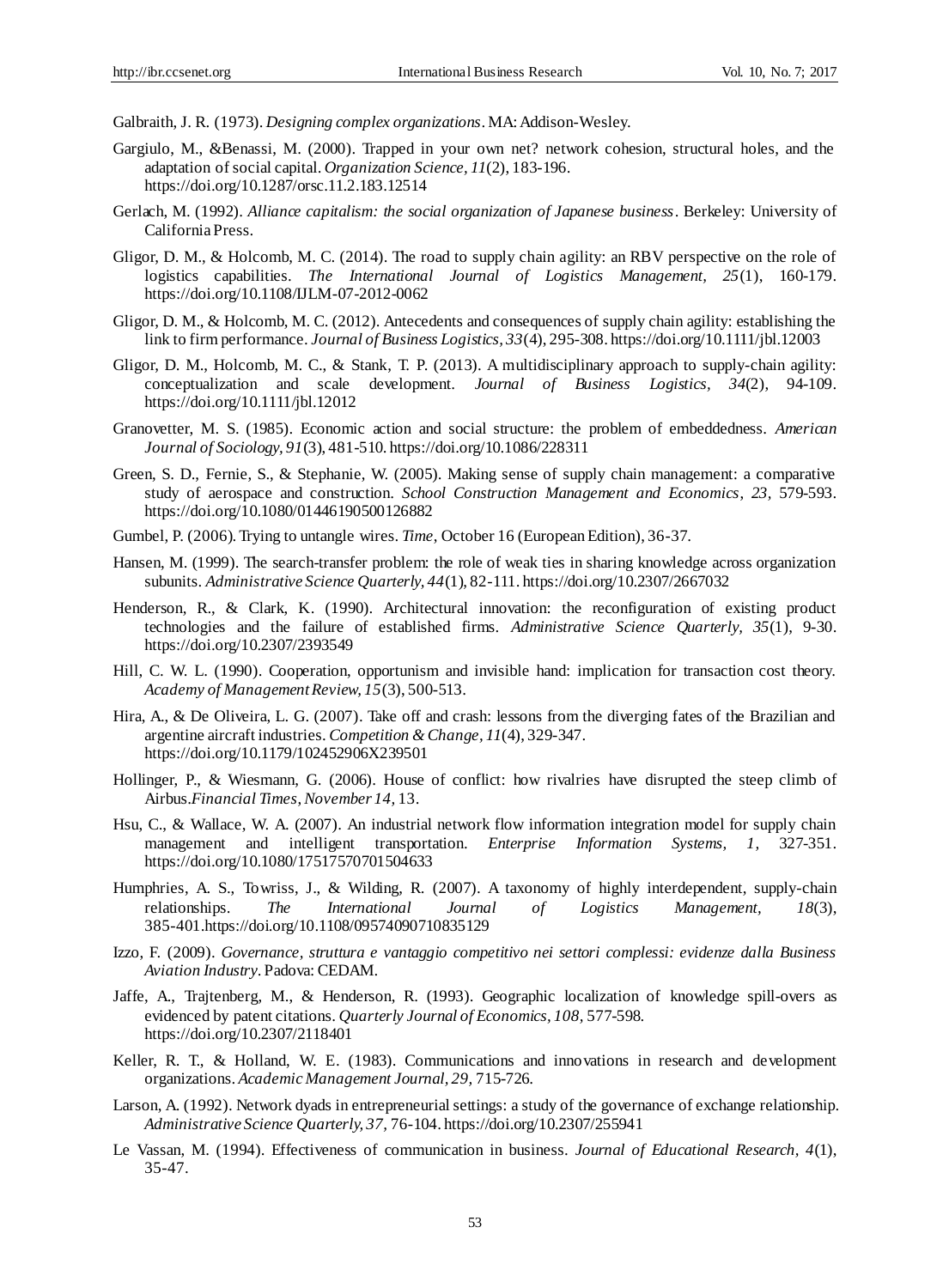- Lorenzoni, G. (1997). Le reti interimpresa come forma organizzativa distinta. In A. Lomi, *L'analisi relazionale delle organizzazioni. Riflessioni teoriche ed esperienze empiriche*. Bologna: Il Mulino.
- Maier, A. M., Kreimeyer, M., Hepperle, C., Eckert, C. M., Lindemann, U., & Clarkson, P. J. (2008). Exploration of correlations between factors influencing communication in complex product development. *Concurrent Engineering: Research and Applications, 16*(1), 37-59. https://doi.org/10.1177/1063293X07084638
- Mellenbergh, G. J., & Adèr, H. J. (2008). Tests and questionnaires: construction and administration. In Adèr, H.J. and Mellenbergh, G.J. (Eds), *Advising on Research Methods: A Consultant's Companion*, (with contributions by D.J. Hand), Johannes van Kessel Publishing, Huizen, pp. 211-236.
- Mihm, J., Loch, C., & Huchzermeier, A. (2003). Problem-solving oscillations in complex engineering projects. *Management Science*, *46*(6), 733-750. https://doi.org/10.1287/mnsc.49.6.733.16021
- Min, S., Roath, A. S., Daugherty, P. J., Genchev, S. E., Chen, H., Arndt, A. D., & Richey, R. G. (2005). Supply chain collaboration: what's happening? *The International Journal of Logistics Management, 16*(2), 237-256. https://doi.org/10.1108/09574090510634539
- Musa, A., Gunasekaran, A., & Yusuf, Y. (2014). Supply chain product visibility: methods, systems and impacts*. Expert Systems with Applications-An International Journal, 41*(1), 176-194. https://doi.org/10.1016/j.eswa.2013.07.020
- Obstfeld, D. (2005). Social networks, the tertiusiungens orientation, and involvement in innovation. *Administrative Science Quarterly*, *50*(1), 100-130. https://doi.org/10.2189/asqu.2005.50.1.100
- Ocasio, W. (1997). Towards an attention-based view of the firm. *Strategic Management Journal, 18,* 187-206. https://doi.org/10.1002/(SICI)1097-0266(199707)18:1+<187::AID-SMJ936>3.3.CO;2-B
- Oh, H., Chung, M., & La Bianca, G. (2004). Group social capital and group effectiveness: the role of informal socializing ties. *Academy of Management Journal, 47*(6), 860-875. https://doi.org/10.2307/20159627
- Padula, G. (1998). *Reti di imprese e apprendimento*. Milano: Egea.
- Pinedo, M., Sehasdri, S., &Zemel, E. (2000). *The Ford-Fireston case. Teaching case*. Department of Information, Operations and Management Sciences, Stern School of Business, NYU: NY.
- Pisano, G. (1990). The R&D boundaries of the firm an empirical analysis. *Administrative Science Quartely*, *35*(1), 153-176. https://doi.org/10.2307/2393554
- Puvanasvaran, P., Megat, H., Hong, T. S., &Razali, M. M. (2009). The role of communication process for an effective lean manufacturing implementation. *Journal of Industrial Engineering and Management*, *2*(1), 128-152. https://doi.org/10.3926/jiem.2009.v2n1.p128-152
- Reagans, R., &Mcevily, B. (2003). Network structure and knowledge transfer: the effects of cohesion and range. *Administrative Science Quarterly*, *48,* 240-267. https://doi.org/10.2307/3556658
- Ring, P. S., & Van De Ven, A. H. (1992). Structuring cooperative relationship between organizations. *Strategic Management Journal*, *13,* 483-498. https://doi.org/10.1002/smj.4250130702
- Robson, C. (2011). *Real World Research: A Resource for Users of Social Research Methods in Applied Settings*, Wiley, Chichester.
- Simatupang, T. M., & Sridharan, R. (2005). An integrative framework for supply chain collaboration. *The International Journal of Logistics Management*, *16*(2), 257-274. https://doi.org/10.1108/09574090510634548
- Simon, H. A. (1947). *Administrative behaviour: a study of decision-making processes*. NY: The Free Press.
- Smith, R. P., & Eppinger, S. D. (1997). Identifying controlling features of engineering design iteration. *Management Science*, *43*(3), 276-293. https://doi.org/10.1287/mnsc.43.3.276
- Soda, G. (1998). *Modelli e prospettive per una teoria del coordinamento*. Milano: Carocci.
- Sosa, M. E., Eppinger, S. D., & Rowles, C. (2004). The misalignment of product architecture and organizational structure in complex product development. *Management Science, 50*(12), 1674-1689. <https://doi.org/10.1287/mnsc.1040.0289>
- Sosa, M. E., Eppinger, S. D., &Rowles, C. M. (2003). Identifying modular and integrative systems and their impact on design team interactions. *Journal of Mechanical Design*, 125(2), 240-252. https://doi.org/10.1115/1.1564074